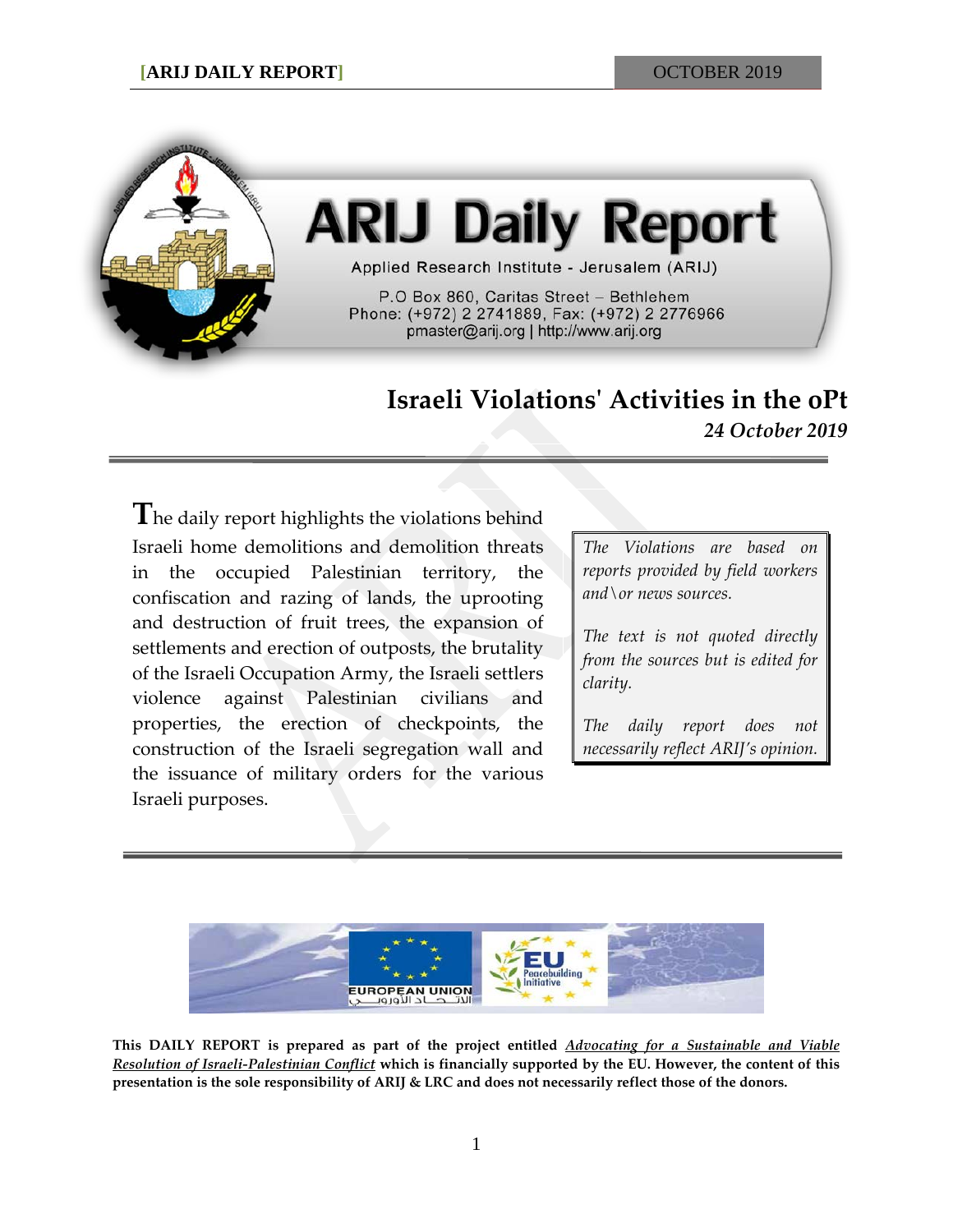### **Brutality of the Israeli Occupation Army**

• The Israeli Occupation Army (IOA) invaded the ath-Thaher area, south of Beit Ummar town, northwest of the southern West Bank city of Hebron, and injured several Palestinians who protested the invasion. Many army jeeps invaded the town and fired live rounds, rubber-coated steel bullets, gas bombs, and concussion grenades at youngsters, who protested the invasion and hurled stones at the army vehicles. Many Palestinians, including those in their homes, suffered the effects of teargas inhalation, especially since the IOA fired at random and in various directions. (IMEMC 24 October 2019)

#### **Israeli Arrests**

- The Israeli Occupation Army (IOA) detained a Palestinian father and his child, in the al-Isawiya town, in occupied East Jerusalem. The IOA invaded and ransacked the home of Nayef Mustafa and detained Nayef and his child, who was screaming and crying in fear. The army claimed it was chasing Palestinians who hurled stones at their jeeps. Al-'Isawiya is subject to daily invasions, violent searches of homes, detentions of many of its residents, in addition to various violations, including high fines on the residents and shop owners, in addition to the demolition of homes and property. (IMEMC 24 October 2019)
- A Palestinian young man was injured after Israeli occupation Army (IOA) opened fire at him near a separation wall gate in Zeita town, north of Tulkarem City. The IOA shot a Palestinian workman, whose identity has not been known yet, in the leg then arrested him. (PALIFO 24 October 2019)
- The Israeli occupation Army (IOA) detained a Palestinian citizen and his child in al-Isawiya village in Jerusalem. The IOA stormed al-Isawiya, broke into the house of the Palestinian citizen Nayef Mustafa, and arrested him along with his son who was screaming and crying during the attack. (PALIFO 24 October 2019)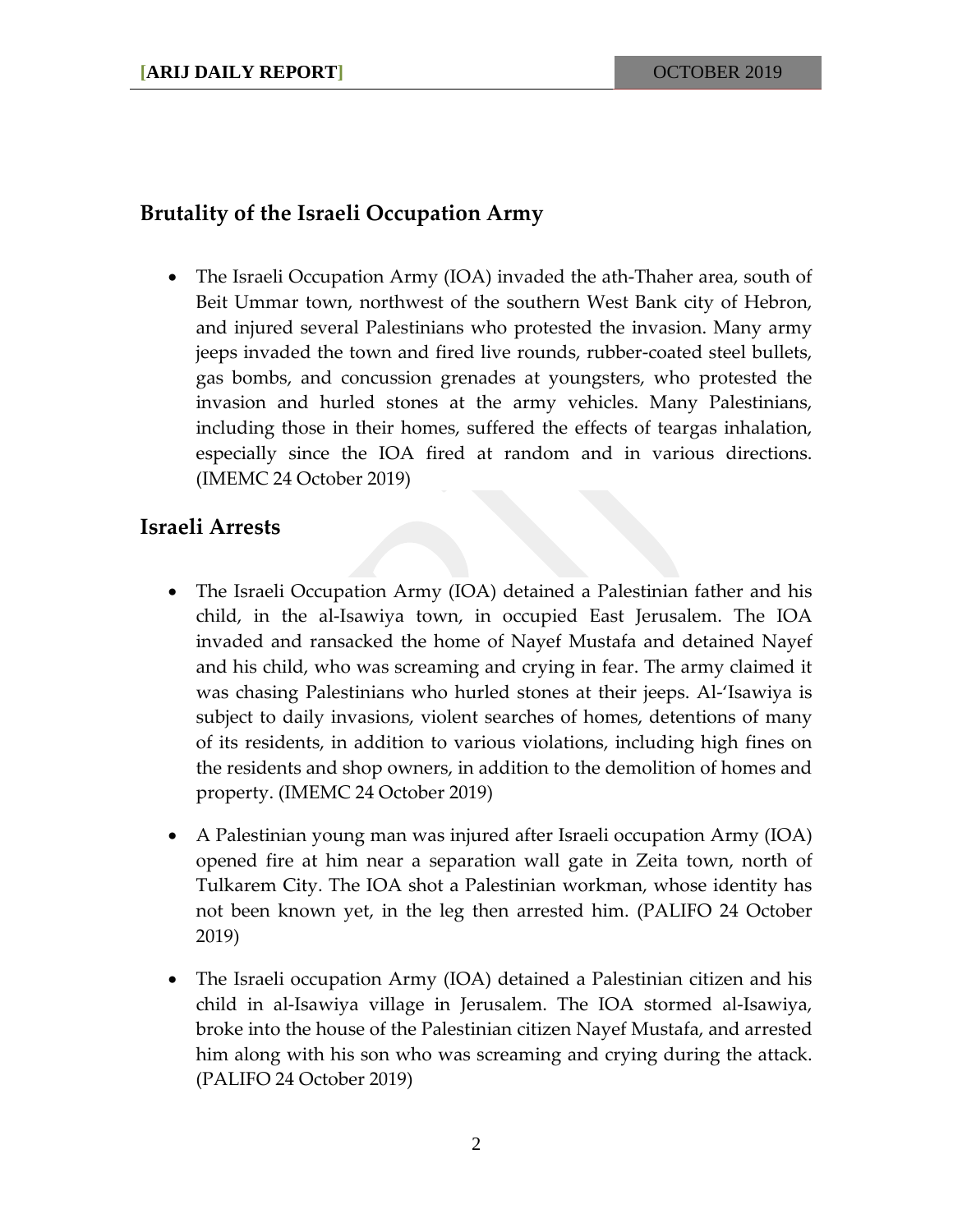• An Israeli court issued a verdict banning three pro-Aqsa female activists from staying near the Aqsa Mosque's al-Silsila Gate in Occupied Jerusalem. An Israeli court in Jerusalem issued a verdict, at the request of the police, ordering activists Hinadi al-Halawani, Aida Sidawi and Madlin Issa to stay 200 meters away from al-Silsila Gate for two months. The occupation police already banned the three activists from entering the Aqsa Mosque for several months following a court decision. The activists decided to stay at al-Silsila Gate every day after they received orders banning their entry to the Aqsa Mosque for their role in defending the Islamic holy site against settlers' violations. (PALINFO 24 October 2019)

#### **Israeli Settler Violence**

- Several Israeli settlers attacked many Palestinians picking olive trees in their orchards in Ya'bad town, west of the northern West Bank city of Jenin. The Palestinians, from the local Atatra family in Ya'bad, were attacked by the settlers near Thaher al-'Abed village. The settlers hurled stones at them, and attacked them with clubs, forcing them out of their lands, before picking Palestinian olive trees and stealing the produce. (IMEMC 24 October 2019)
- An attack was carried out by Israeli settlers from Mevo Dothan settlement settlement, which was built on Palestinian lands in Ya'bad town, targeting locals from Abu Bakr family. (IMEMC 24 October 2019)
- The Israeli settlers invaded Palestinian orchards in Qaryout village, south Nablus, and forced the residents out, for the fourth consecutive day. (IMEMC 24 October 2019)
- A group of Israeli settlers attacked Palestinian olive orchards near Salfit, in central West Bank, before steeling ladders, olive picking equipment, and mattresses. (IMEMC 24 October 2019)
- A group of Israeli settlers attacked Palestinian farmers in their lands in Um Safa village, northwest of Ramallah. 10 Israeli settlers from Halamish settlement, escorted by Israeli occupation Army (IOA), attacked Palestinian farmers and forced them out of their lands. (IMEMC 24 October 2019)